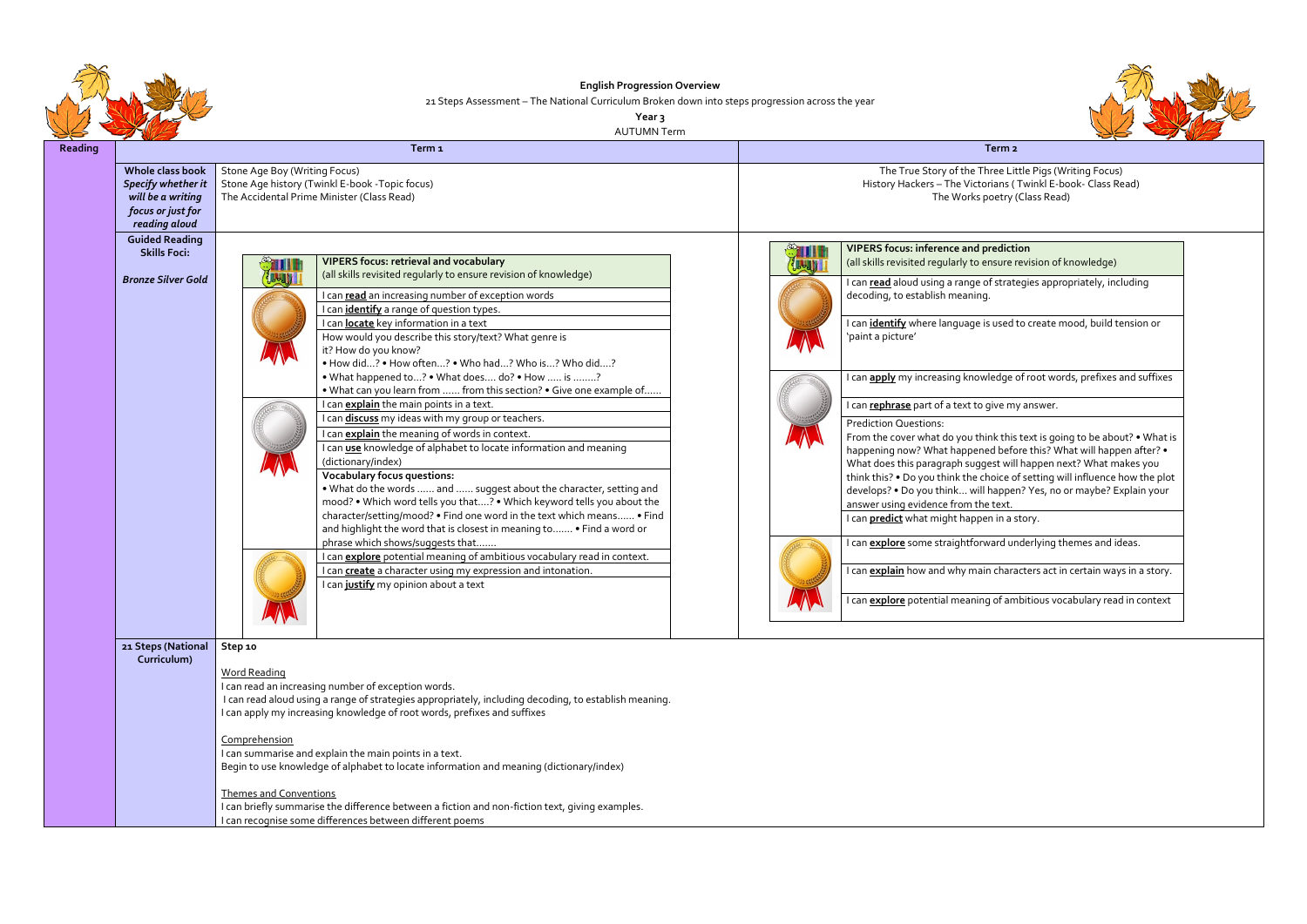|                                                                        | I can explore some straightforward underlying themes and ideas.                                                  |                                             |                                                                                                                                |                        |                              |           |                                                |                       |                                 |                                                                                                            |                   |                                             |                 |
|------------------------------------------------------------------------|------------------------------------------------------------------------------------------------------------------|---------------------------------------------|--------------------------------------------------------------------------------------------------------------------------------|------------------------|------------------------------|-----------|------------------------------------------------|-----------------------|---------------------------------|------------------------------------------------------------------------------------------------------------|-------------------|---------------------------------------------|-----------------|
|                                                                        | Language for Effect<br>I can identify where language is used to create mood, build tension or 'paint a picture'. |                                             |                                                                                                                                |                        |                              |           |                                                |                       |                                 |                                                                                                            |                   |                                             |                 |
|                                                                        |                                                                                                                  |                                             | I can explain the meaning of WOW words in context.<br>I can explore potential meaning of ambitious vocabulary read in context. |                        |                              |           |                                                |                       |                                 |                                                                                                            |                   |                                             |                 |
|                                                                        | <b>Making Inferences</b>                                                                                         |                                             | I can explain how and why main characters act in certain ways in a story.                                                      |                        |                              |           |                                                |                       |                                 |                                                                                                            |                   |                                             |                 |
|                                                                        |                                                                                                                  | I can predict what might happen in a story. |                                                                                                                                |                        |                              |           |                                                |                       |                                 |                                                                                                            |                   |                                             |                 |
| <b>Spelling</b>                                                        |                                                                                                                  |                                             |                                                                                                                                | Term <sub>1</sub>      |                              |           |                                                |                       |                                 |                                                                                                            | Term <sub>2</sub> |                                             |                 |
| Progression                                                            |                                                                                                                  |                                             | Focus on 2 sets of words, including a recap of common Year 2 rules.                                                            |                        |                              |           |                                                |                       |                                 | Focus on 2 sets of words, including a recap of common Year 2 rules.                                        |                   |                                             |                 |
|                                                                        |                                                                                                                  |                                             | Additional Spelling interventions are in place for children who are not secure in their phonics and common                     | exception words.       |                              |           |                                                |                       |                                 | Additional Spelling interventions are in place for children who are not secure in their phonics and common | exception words.  |                                             |                 |
| <b>Yr 2 Revisit</b>                                                    | Week <sub>1</sub>                                                                                                | Week 2                                      | Week 3                                                                                                                         | Week 4                 | Week 5                       | Week 6    | Week 7                                         | Week <sub>1</sub>     | Week 2                          | Week 3                                                                                                     | Week 4            | Week 5                                      | Week 6          |
|                                                                        | The /j/                                                                                                          | The /j/ sound                               | The /j/ sound                                                                                                                  | The /s/                | The $/n/$                    | Challenge | Personal                                       | The /r/ sound         | The /l/ or /ul/                 | The /l/ or /ul/                                                                                            | The /l/ or /ul/   | Words ending in                             | Challenge words |
|                                                                        | sound                                                                                                            | spelled -ge at                              | spelled with a                                                                                                                 | sound                  | sound                        | words     | choice from                                    | spelled 'wr' at       | sound spelled '-                | sound spelled '-                                                                                           | sound spelled '-  | $^{\prime}$ -il. $^{\prime}$                |                 |
|                                                                        | $spelled -$                                                                                                      | the end of                                  | g.                                                                                                                             | spelled c              | spelled kn                   |           | 50 word                                        | the beginning of      | le' at the end of               | el' at the end of                                                                                          | al' at the end of |                                             |                 |
|                                                                        | dge at the                                                                                                       | words. This                                 |                                                                                                                                | before e, i            | and gn at                    |           | spelling                                       | words.                | words.                          | words. This                                                                                                | words.            |                                             |                 |
|                                                                        | end of                                                                                                           | spelling comes                              |                                                                                                                                | and y.                 | the                          |           | check.                                         |                       |                                 | spelling is used                                                                                           |                   |                                             |                 |
|                                                                        | words. This                                                                                                      | after all sounds                            |                                                                                                                                |                        | beginning of                 |           |                                                |                       |                                 | after m, n, r, s,                                                                                          |                   |                                             |                 |
|                                                                        | spelling is<br>used after                                                                                        | other than the<br>'short vowels.'           |                                                                                                                                |                        | words.                       |           |                                                |                       |                                 | v, w and<br>commonly s.                                                                                    |                   |                                             |                 |
|                                                                        | the short                                                                                                        |                                             |                                                                                                                                |                        |                              |           |                                                |                       |                                 |                                                                                                            |                   |                                             |                 |
|                                                                        | vowel                                                                                                            |                                             |                                                                                                                                |                        |                              |           |                                                |                       |                                 |                                                                                                            |                   |                                             |                 |
|                                                                        | sounds                                                                                                           |                                             |                                                                                                                                |                        |                              |           |                                                |                       |                                 |                                                                                                            |                   |                                             |                 |
| Yr <sub>3</sub>                                                        | The /ow/                                                                                                         | The /u/ sound                               | The /i/ sound                                                                                                                  | Words with             | Words with                   |           | Personal                                       | Words with the        | The prefix 'dis-'               | The prefix 'mis-'                                                                                          | Adding suffixes   | Adding suffixes                             | Challenge words |
|                                                                        | sound                                                                                                            | spelled 'ou.'                               | spelled with a                                                                                                                 | endings that           | endings that                 | Challenge | choice from                                    | prefix 're-' 're-'    | which has a                     | This is another                                                                                            | beginning with    | beginning with                              |                 |
|                                                                        | spelled 'ou.'                                                                                                    | This digraph is                             | 'у.′                                                                                                                           | sound like             | sound like                   | words     | 50 word                                        | means 'again' or      | negative                        | prefix with                                                                                                | vowel letters to  | vowel letters to                            |                 |
|                                                                        | Found often                                                                                                      | only found in                               |                                                                                                                                | /ze/ as in             | /ch/ is often                |           | spelling                                       | 'back.'               | meaning. It                     | negative                                                                                                   | words of more     | words of more                               |                 |
|                                                                        | in the<br>middle of                                                                                              | the middle of                               |                                                                                                                                | measure are            | $spelled -$<br>'ture' unless |           | check.                                         |                       | often means<br>'does not' as in | meanings.                                                                                                  | than one          | than one<br>syllable. If the                |                 |
|                                                                        | words,                                                                                                           | words.                                      |                                                                                                                                | always<br>spelled with | the root                     |           |                                                |                       | does not agree =                |                                                                                                            | syllable. The     | last syllable of a                          |                 |
|                                                                        | sometimes                                                                                                        |                                             |                                                                                                                                | '-sure.'               | word ends in                 |           |                                                |                       | disagree.                       |                                                                                                            | consonant letter  | word is stressed                            |                 |
|                                                                        | at the                                                                                                           |                                             |                                                                                                                                |                        | $(t)$ ch.                    |           |                                                |                       |                                 |                                                                                                            | is not doubled if | and ends with                               |                 |
|                                                                        | beginning                                                                                                        |                                             |                                                                                                                                |                        |                              |           |                                                |                       |                                 |                                                                                                            | the syllable is   | one consonant                               |                 |
|                                                                        | and very                                                                                                         |                                             |                                                                                                                                |                        |                              |           |                                                |                       |                                 |                                                                                                            | unstressed.       | letter which has                            |                 |
|                                                                        | rarely                                                                                                           |                                             |                                                                                                                                |                        |                              |           |                                                |                       |                                 |                                                                                                            |                   | just one vowel                              |                 |
|                                                                        | at the end                                                                                                       |                                             |                                                                                                                                |                        |                              |           |                                                |                       |                                 |                                                                                                            |                   | letter before it,                           |                 |
|                                                                        | of words.                                                                                                        |                                             |                                                                                                                                |                        |                              |           |                                                |                       |                                 |                                                                                                            |                   | the final                                   |                 |
|                                                                        |                                                                                                                  |                                             |                                                                                                                                |                        |                              |           |                                                |                       |                                 |                                                                                                            |                   | consonant letter<br>is doubled.             |                 |
|                                                                        | Step 10                                                                                                          |                                             |                                                                                                                                |                        |                              |           |                                                |                       |                                 |                                                                                                            |                   |                                             |                 |
| Spelling - 21 Steps (National<br><b>Curriculum) (Linked to Phonics</b> |                                                                                                                  |                                             |                                                                                                                                |                        |                              |           |                                                |                       |                                 |                                                                                                            |                   |                                             |                 |
| and Reading progression)                                               |                                                                                                                  |                                             | - I can use the first letter of a word to check its spelling in a dictionary.                                                  |                        |                              |           |                                                |                       |                                 |                                                                                                            |                   |                                             |                 |
|                                                                        |                                                                                                                  |                                             | - I can use some strategies to help me learn to spell words                                                                    |                        |                              |           |                                                |                       |                                 |                                                                                                            |                   |                                             |                 |
|                                                                        |                                                                                                                  |                                             |                                                                                                                                | Term <sub>1</sub>      |                              |           |                                                |                       |                                 |                                                                                                            | Term <sub>2</sub> |                                             |                 |
| <b>Writing</b>                                                         | Week <sub>1</sub>                                                                                                | Week 2                                      | Week 3                                                                                                                         | Week 4                 | Week 5                       | Week 6    | Week 7                                         | Week <sub>1</sub>     | Week 2<br>Week 3                | Week 4                                                                                                     | Week 5            | Week 6<br>Week 7                            | Week 8          |
|                                                                        |                                                                                                                  | Letter Writing (Non Fiction)                | <b>Setting Description (Fiction)</b>                                                                                           |                        |                              |           | Story Writing based on Stone Age Boy (Fiction) | Information text      |                                 | Instructions (Victorian                                                                                    |                   | True Story of the 3 Little Pigs (Narrative) |                 |
| Genre/Composition                                                      | (To teacher and pen pal)                                                                                         |                                             | (Of Stone Age images)                                                                                                          |                        |                              |           |                                                | (summary of Victorian |                                 | game of choice)                                                                                            |                   |                                             |                 |
|                                                                        |                                                                                                                  |                                             |                                                                                                                                |                        |                              |           |                                                | games)                |                                 |                                                                                                            |                   |                                             |                 |
|                                                                        |                                                                                                                  |                                             |                                                                                                                                |                        |                              |           |                                                |                       |                                 |                                                                                                            |                   |                                             |                 |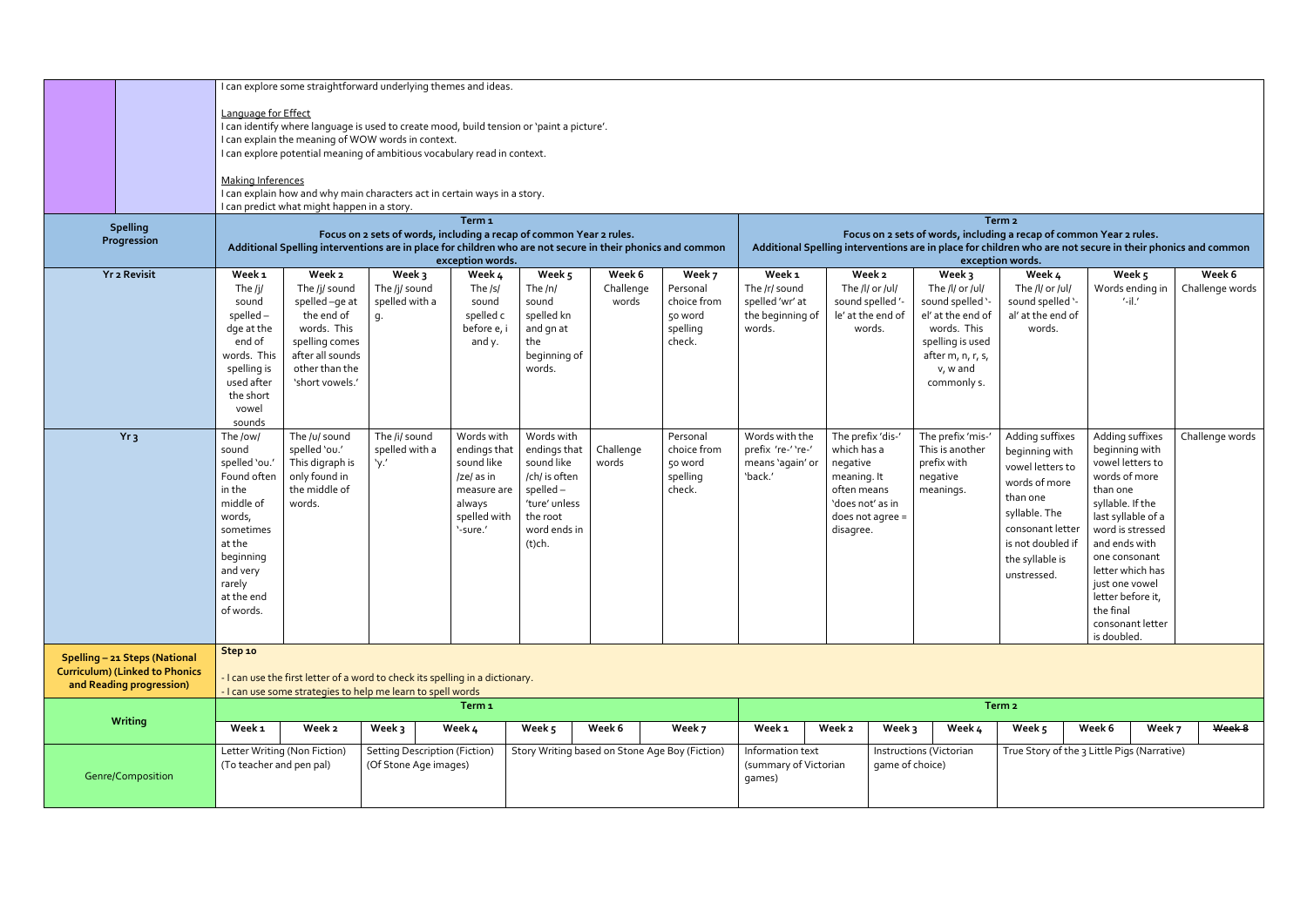Present and past tense used more accurately Regular and irregular verbs Direct speech Sentence starters (conjunctions/adjectives/nouns/prepositions) Editing Apostrophes- contraction and possession

|                                | Features of letter writing                                         | Prepositional phrases                                                                   | Planning                                                                                                                                     | Features of an         | Features of instructions |
|--------------------------------|--------------------------------------------------------------------|-----------------------------------------------------------------------------------------|----------------------------------------------------------------------------------------------------------------------------------------------|------------------------|--------------------------|
|                                | Paragraphs                                                         | Main and subordinate clause                                                             | Past tense                                                                                                                                   | information text       | Imperative verbs         |
|                                | Use of pronouns                                                    | Vocabulary choices                                                                      | 3 <sup>rd</sup> person                                                                                                                       | Summarising            | Precise sentence         |
|                                | Conjunctions                                                       | Thesaurus use                                                                           | Direct speech                                                                                                                                | Prepositions           | structure with CL and FS |
|                                | Sentence starters (time and                                        | Sentence starters                                                                       | Paragraphs                                                                                                                                   | 2 <sup>nd</sup> person |                          |
|                                | linking words)                                                     | Determiner a/an                                                                         | Sentence starters                                                                                                                            |                        |                          |
| <b>Genre specific coverage</b> | Adjectives + adverbs                                               | Commas in a list                                                                        | (conjunctions/adjectives/nouns/prepositions)                                                                                                 |                        |                          |
|                                | $CL + FS$                                                          |                                                                                         | Determiner a/an                                                                                                                              |                        |                          |
|                                | Handwriting                                                        |                                                                                         | Editing                                                                                                                                      |                        |                          |
|                                | 1 <sup>st</sup> person                                             |                                                                                         |                                                                                                                                              |                        |                          |
|                                | Revision of question and                                           |                                                                                         |                                                                                                                                              |                        |                          |
|                                | statement.                                                         |                                                                                         |                                                                                                                                              |                        |                          |
|                                | Perfect form.                                                      |                                                                                         |                                                                                                                                              |                        |                          |
|                                | Step 10                                                            |                                                                                         |                                                                                                                                              |                        |                          |
|                                |                                                                    |                                                                                         |                                                                                                                                              |                        |                          |
|                                | Composition (Working towards step 12)                              |                                                                                         |                                                                                                                                              |                        |                          |
|                                |                                                                    | - I can talk about a genre of writing identifying is structure, vocabulary and grammar  |                                                                                                                                              |                        |                          |
|                                | - I can discuss and record my ideas.                               |                                                                                         |                                                                                                                                              |                        |                          |
|                                |                                                                    |                                                                                         | - I can compose and rehearse sentences orally improving them through a range of varied and rich vocabulary and range of sentence structures. |                        |                          |
|                                | - I can organise my writing in paragraphs around a theme.          |                                                                                         |                                                                                                                                              |                        |                          |
|                                | - I can use the features of non-narrative material.                |                                                                                         |                                                                                                                                              |                        |                          |
|                                |                                                                    |                                                                                         |                                                                                                                                              |                        |                          |
|                                | - I can create settings, characters and plot in narrative writing. |                                                                                         |                                                                                                                                              |                        |                          |
|                                | - I can write in a variety of genre.                               |                                                                                         |                                                                                                                                              |                        |                          |
|                                |                                                                    | - I can proof read my work to check for spelling, grammar and punctuation errors.       |                                                                                                                                              |                        |                          |
|                                |                                                                    | - I can assess the effectiveness of my own and others writing and suggest improvements. |                                                                                                                                              |                        |                          |
|                                |                                                                    |                                                                                         | - I can propose changes to grammar and vocabulary to improve consistency including the accuracy of pronouns.                                 |                        |                          |
|                                |                                                                    |                                                                                         | - I can read aloud to a group or class using the appropriate intonation and control the tone and volume so that the meaning is clear.        |                        |                          |
| Writing:                       |                                                                    | - I can evaluate what I have written with the teacher or another pupil.                 |                                                                                                                                              |                        |                          |
| (Including EGPS)               |                                                                    |                                                                                         |                                                                                                                                              |                        |                          |
| 21 Steps (National Curriculum) | Vocabulary and Grammar                                             |                                                                                         |                                                                                                                                              |                        |                          |
|                                |                                                                    |                                                                                         | - I am beginning to use a variety of conjunctions, adverbs and prepositions to express time and cause.                                       |                        |                          |
|                                |                                                                    | - I am beginning to identify and understand the main clause in a sentence.              |                                                                                                                                              |                        |                          |
|                                |                                                                    | - I understand the term paragraph as a way of grouping related material.                |                                                                                                                                              |                        |                          |
|                                |                                                                    | - I understand what a noun or pronoun is and am beginning to use these in my writing.   |                                                                                                                                              |                        |                          |
|                                |                                                                    | - I understand that bossy verbs are known as imperative verbs.                          |                                                                                                                                              |                        |                          |
|                                | - I understand the term preposition in relation to position.       |                                                                                         |                                                                                                                                              |                        |                          |
|                                |                                                                    | - I can develop the range of time and linking words used to start sentences.            |                                                                                                                                              |                        |                          |
|                                | - I can classify adjectives.                                       |                                                                                         |                                                                                                                                              |                        |                          |
|                                | - I can develop my use of adverbs.                                 |                                                                                         |                                                                                                                                              |                        |                          |
|                                |                                                                    |                                                                                         | - I understand how to use the determiner a, or, an according to whether the next word begins with a consonant or vowel.                      |                        |                          |
|                                |                                                                    |                                                                                         |                                                                                                                                              |                        |                          |
|                                | Punctuation                                                        |                                                                                         |                                                                                                                                              |                        |                          |
|                                |                                                                    | - I can confidently use capital letters and full stops to demarcate a sentence.         |                                                                                                                                              |                        |                          |
|                                |                                                                    | - I am developing confidence in using inverted commas in direct speech.                 |                                                                                                                                              |                        |                          |
|                                | - I am confidently using commas in a list.                         |                                                                                         |                                                                                                                                              |                        |                          |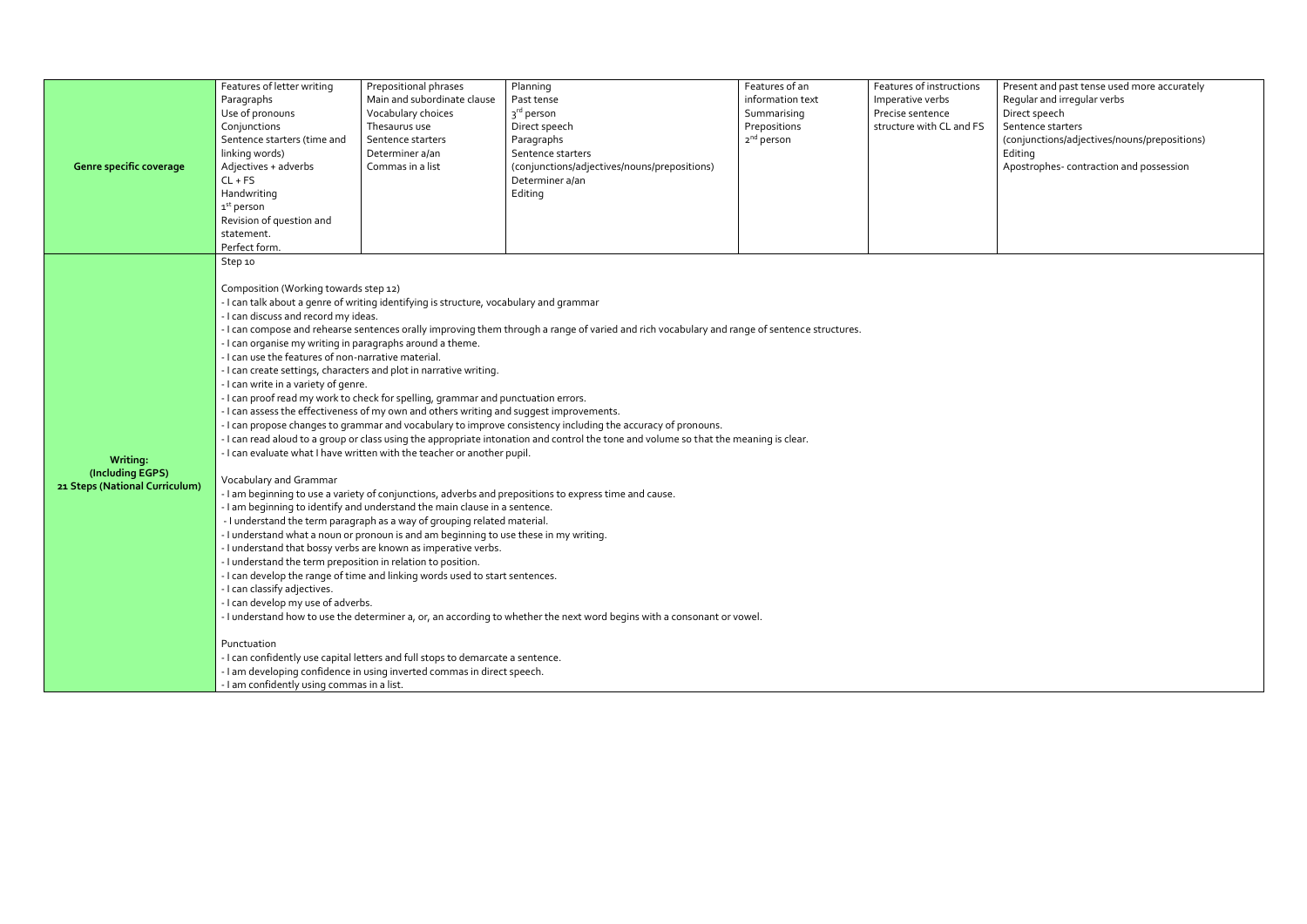

**English Coverage Year 3**

SPRING Term

|         |                                                                                                |                                | וווסו טיווע וכ                                                                                                                                                                                                                                                                                                                                                                                   |                                      |                                                                                                                                                                                                                      |
|---------|------------------------------------------------------------------------------------------------|--------------------------------|--------------------------------------------------------------------------------------------------------------------------------------------------------------------------------------------------------------------------------------------------------------------------------------------------------------------------------------------------------------------------------------------------|--------------------------------------|----------------------------------------------------------------------------------------------------------------------------------------------------------------------------------------------------------------------|
| Reading |                                                                                                |                                | Term <sub>3</sub>                                                                                                                                                                                                                                                                                                                                                                                |                                      | Term <sub>4</sub>                                                                                                                                                                                                    |
|         | Whole class book<br>Specify whether it will<br>be a writing focus or<br>just for reading aloud |                                | Flat Stanley Framed in France (Class Read)                                                                                                                                                                                                                                                                                                                                                       | Matilda (Class Read + Writing focus) |                                                                                                                                                                                                                      |
|         | <b>Guided Reading Skills</b><br>Foci:                                                          |                                | <b>VIPERS focus: Explain and Retrieval</b><br>(all skills revisited regularly to ensure revision of knowledge)                                                                                                                                                                                                                                                                                   |                                      | <b>VIPERS focus: summarise and infe</b><br>(all skills revisited regularly to ensur                                                                                                                                  |
|         | <b>Bronze Silver Gold</b>                                                                      |                                | - I can read an increasing number of exception words.<br>I am beginning to identify the differences between a wider range of non-<br>fiction text types<br>I can recognise presentation devices e.g. numbering and headings in<br>instructions                                                                                                                                                   |                                      | - I can read aloud with expression a<br>punctuation.<br>I can identify the differences betwe<br>types                                                                                                                |
|         |                                                                                                |                                | I can quote directly from the text to support thoughts and discussions.<br>I can use some appropriate vocabulary to describe different poems<br>I can explain how and why main characters act in certain ways in a story,<br>using evidence from the text.                                                                                                                                       |                                      | -I can apply my increasing knowled<br>I can increasingly use knowledge of<br>meaning                                                                                                                                 |
|         |                                                                                                |                                | <b>Explain Questions</b><br>. Why is the text arranged in this way? . What structures has the author<br>used? • What is the purpose of this text feature? • Is the use of<br>effective? . The mood of the character changes throughout the text. Find<br>and copy the phrases which show this. . What is the author's point of<br>view? . What affect does  have on the audience? . How does the |                                      | I can summarise the main points in<br><b>Summarise Questions</b><br>Can you number these events 1-5 in<br>What happened after ? . What<br>the story? . Can you summarise in a<br>the story? . In what order do these |
|         |                                                                                                |                                | author engage the reader here? . Which words and phrases did<br>effectively? • Which section was the most interesting/exciting part? •<br>How are these sections linked?<br>I can explain the main points in a text.                                                                                                                                                                             |                                      | When prompted, I can justify and e<br>- I can comment on author's choice<br>tension.                                                                                                                                 |
|         |                                                                                                |                                | I can clarify the meanings of ambitious words and/or phrases in context.<br>I can discuss how the words make me feel                                                                                                                                                                                                                                                                             |                                      | I can explore potential meanings of                                                                                                                                                                                  |
|         | 21 Steps (National<br>Curriculum)                                                              | Step 11<br><b>Word Reading</b> | - I can read an increasing number of exception words.<br>- I can read aloud with expression and intonation taking into account punctuation.<br>-I can apply my increasing knowledge of root words, prefixes and suffixes                                                                                                                                                                         |                                      |                                                                                                                                                                                                                      |
|         |                                                                                                | Comprehension                  | - I am able to quote directly from the text to support thoughts and discussions.                                                                                                                                                                                                                                                                                                                 |                                      |                                                                                                                                                                                                                      |

- I am beginning to identify the differences between a wider range of non-fiction text types (e.g. instructions, explanation, poetry) and fiction texts.
- -I can recognise presentation devices e.g. numbering and headings in instructions
	- I can use some appropriate vocabulary to describe different poems



nference sure revision of knowledge)

and intonation taking into account

ween a wider range of non-fiction text

edge of root words, prefixes and suffixes **o** cof alphabet to locate information and

in a text.

in the order that they happened? • at was the first thing that happened in in a sentence the opening/middle/end of se chapter headings come in the story? d elaborate on opinions and predictions ice of language to create mood and build

I can **external means of WOW** words read in context.

- I can increasingly use knowledge of alphabet to locate information and meaning

## Themes and Conventions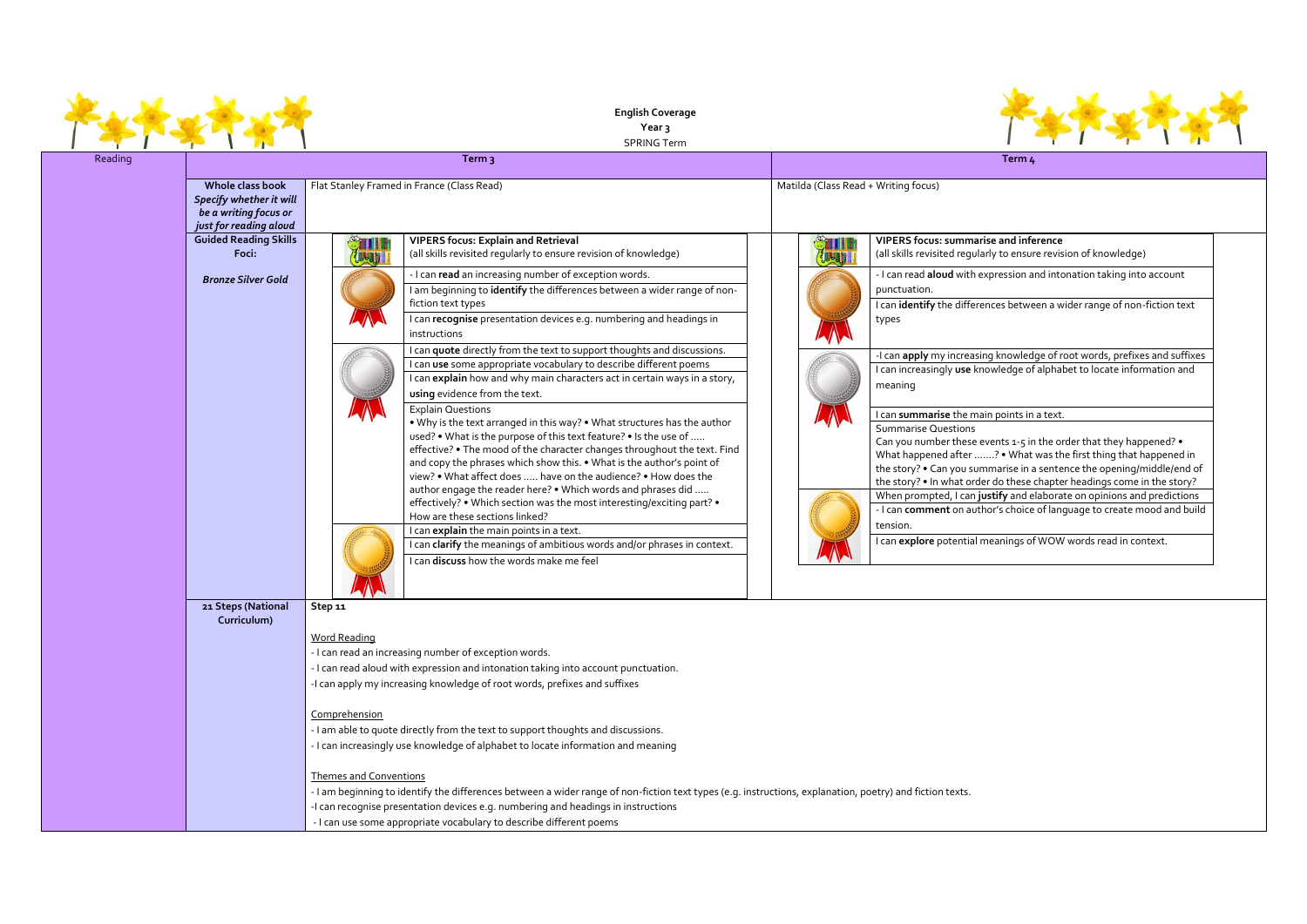|                                |                                                                                                                                                                    |                                                                                                         |                                          | - I can summarise and explain the main points in a text.         |                                                                            |                                                                                                         |                                |                                              |                                |                                 |                                                          |           |
|--------------------------------|--------------------------------------------------------------------------------------------------------------------------------------------------------------------|---------------------------------------------------------------------------------------------------------|------------------------------------------|------------------------------------------------------------------|----------------------------------------------------------------------------|---------------------------------------------------------------------------------------------------------|--------------------------------|----------------------------------------------|--------------------------------|---------------------------------|----------------------------------------------------------|-----------|
|                                |                                                                                                                                                                    |                                                                                                         |                                          |                                                                  |                                                                            |                                                                                                         |                                |                                              |                                |                                 |                                                          |           |
|                                |                                                                                                                                                                    | Language for Effect<br>- I can comment on author's choice of language to create mood and build tension. |                                          |                                                                  |                                                                            |                                                                                                         |                                |                                              |                                |                                 |                                                          |           |
|                                |                                                                                                                                                                    |                                                                                                         |                                          | - I can explore potential meanings of WOW words read in context. |                                                                            |                                                                                                         |                                |                                              |                                |                                 |                                                          |           |
|                                |                                                                                                                                                                    |                                                                                                         |                                          |                                                                  | - I can clarify the meanings of ambitious words and/or phrases in context. |                                                                                                         |                                |                                              |                                |                                 |                                                          |           |
|                                |                                                                                                                                                                    |                                                                                                         | I can discuss how the words make me feel |                                                                  |                                                                            |                                                                                                         |                                |                                              |                                |                                 |                                                          |           |
|                                |                                                                                                                                                                    |                                                                                                         |                                          |                                                                  |                                                                            |                                                                                                         |                                |                                              |                                |                                 |                                                          |           |
|                                |                                                                                                                                                                    | <b>Making Inference</b>                                                                                 |                                          |                                                                  |                                                                            |                                                                                                         |                                |                                              |                                |                                 |                                                          |           |
|                                |                                                                                                                                                                    |                                                                                                         |                                          |                                                                  |                                                                            | I can explain how and why main characters act in certain ways in a story, using evidence from the text. |                                |                                              |                                |                                 |                                                          |           |
| <b>Spelling</b>                |                                                                                                                                                                    |                                                                                                         |                                          | Term <sub>3</sub>                                                | - When prompted, I can justify and elaborate on opinions and predictions   |                                                                                                         |                                |                                              |                                | Term <sub>4</sub>               |                                                          |           |
| Progression                    |                                                                                                                                                                    |                                                                                                         |                                          |                                                                  |                                                                            |                                                                                                         |                                |                                              |                                |                                 |                                                          |           |
| Yr 2 Revisit                   | Week <sub>1</sub>                                                                                                                                                  | Week 2                                                                                                  | Week 3                                   | Week 4                                                           | Week 5                                                                     | Week 6                                                                                                  | Week <sub>1</sub>              | Week 2                                       | Week 3                         | Week 4                          | Week 5                                                   | Week 6    |
|                                | The long vowel                                                                                                                                                     | Adding '-es' to                                                                                         | Adding '-ed' to                          | Adding '-er' to                                                  | Adding 'ing' to                                                            | Challenge Words                                                                                         | Adding 'er' to                 | Adding '-ing'                                | Adding '-ed" to                | The /or/                        | The short                                                | Challenge |
|                                | 'i' spelled with a<br>nouns and verbs<br>y at the end of<br>ending in 'y.'                                                                                         |                                                                                                         | words ending in<br>y. The y is           | words ending in<br>y. The y is                                   | words ending in<br>'e' with a                                              |                                                                                                         | words ending                   | to words of                                  | words of one<br>syllable. The  | sound spelled                   | vowel sound                                              | Words     |
|                                | words.                                                                                                                                                             |                                                                                                         | changed to an i.                         | changed to an i.                                                 | consonant                                                                  |                                                                                                         | in 'e' with a<br>consonant     | one syllable.<br>The last letter             | last letter is                 | 'a' before II                   | 'o'                                                      |           |
|                                |                                                                                                                                                                    |                                                                                                         |                                          |                                                                  | before it.                                                                 |                                                                                                         | before it.                     | is doubled to                                | doubled to                     | and I.                          |                                                          |           |
|                                |                                                                                                                                                                    |                                                                                                         |                                          |                                                                  |                                                                            |                                                                                                         |                                | keep the                                     | keep the short<br>vowel sound. |                                 |                                                          |           |
|                                |                                                                                                                                                                    |                                                                                                         |                                          |                                                                  |                                                                            |                                                                                                         |                                | short vowel                                  |                                |                                 |                                                          |           |
|                                |                                                                                                                                                                    |                                                                                                         |                                          |                                                                  |                                                                            |                                                                                                         |                                | sound.                                       |                                |                                 |                                                          |           |
| Yr <sub>3</sub>                | The long vowel<br>The long /a/                                                                                                                                     |                                                                                                         | The long /a/                             | Adding the suffix                                                | Homophones-                                                                | Challenge Words                                                                                         | The /l/ sound                  | The /l/ sound                                | Adding the                     | Adding the                      | Adding the                                               | Challenge |
|                                | /a/ sound spelled<br>vowel sound<br>'ai'<br>spelled 'ei.'                                                                                                          |                                                                                                         | vowel sound<br>spelled 'ey.'             | $-$ ly. Adding the $-$<br>ly suffix to an                        | words which<br>have the same                                               |                                                                                                         | spelled '-al' at<br>the end of | spelled '-le' at<br>the end of               | suffix '-ly'<br>when the root  | suffix '-ally'<br>which is used | suffix -ly.<br>Words which                               | Words     |
|                                |                                                                                                                                                                    |                                                                                                         |                                          | adjective turns it                                               | pronunciation                                                              |                                                                                                         | words.                         | words.                                       | word ends in '-                | instead of '-ly'                | do not follow                                            |           |
|                                |                                                                                                                                                                    |                                                                                                         |                                          | into an adverb.                                                  | but different                                                              |                                                                                                         |                                |                                              | le' then the '-le'             | when the root                   | the rules.                                               |           |
|                                |                                                                                                                                                                    |                                                                                                         |                                          |                                                                  | meanings and/or<br>spellings.                                              |                                                                                                         |                                |                                              | is changed to '-<br>ly.'       | word ends in '-<br>$i$ c. $'$   |                                                          |           |
| Spelling-21 Steps (National    | Step 11                                                                                                                                                            |                                                                                                         |                                          |                                                                  |                                                                            |                                                                                                         |                                |                                              |                                |                                 |                                                          |           |
| <b>Curriculum) (Linked to</b>  | 1. Adding '-ed" to words of one syllable. The last letter is doubled to keep the short vowel sound.                                                                |                                                                                                         |                                          |                                                                  |                                                                            |                                                                                                         |                                |                                              |                                |                                 |                                                          |           |
| <b>Phonics and Reading</b>     | 2. Spelling Rules: The 'or' sound spelled 'a' before II and II                                                                                                     |                                                                                                         |                                          |                                                                  |                                                                            |                                                                                                         |                                |                                              |                                |                                 |                                                          |           |
| progression)                   | Spelling Rules: The short vowel sound 'o.'<br>$3 -$<br>4. Challenge Words                                                                                          |                                                                                                         |                                          |                                                                  |                                                                            |                                                                                                         |                                |                                              |                                |                                 |                                                          |           |
|                                |                                                                                                                                                                    |                                                                                                         |                                          |                                                                  |                                                                            |                                                                                                         |                                |                                              |                                |                                 |                                                          |           |
|                                | - I can use the first two or three letters of word to check its spelling in a dictionary.                                                                          |                                                                                                         |                                          |                                                                  |                                                                            |                                                                                                         |                                |                                              |                                |                                 |                                                          |           |
|                                | - I am using an increasing range of strategies to help me learn new words<br>- I am able to practice new spellings and check whether I have written them correctly |                                                                                                         |                                          |                                                                  |                                                                            |                                                                                                         |                                |                                              |                                |                                 |                                                          |           |
| <b>Writing</b>                 |                                                                                                                                                                    |                                                                                                         |                                          |                                                                  |                                                                            |                                                                                                         |                                |                                              |                                | Term <sub>4</sub>               |                                                          |           |
|                                | Week 1 (3 days)                                                                                                                                                    | Week 2                                                                                                  | Week 3                                   | Term 3<br>Week 4                                                 | Week 5                                                                     | Week 6                                                                                                  | Week 1                         | Week 2                                       | Week $3$                       | Week 4                          | Week 5                                                   | Week 6    |
|                                |                                                                                                                                                                    |                                                                                                         |                                          |                                                                  |                                                                            |                                                                                                         |                                |                                              |                                |                                 |                                                          |           |
|                                | Recount (Christmas)                                                                                                                                                |                                                                                                         |                                          | Persuasive adverts (A toy/ Christmas                             |                                                                            | Performance Poetry (preposition poem                                                                    |                                | Argument- Science based?                     |                                |                                 | Matilda- diary accounts (different character             |           |
| Genre/composition              |                                                                                                                                                                    |                                                                                                         | present)                                 |                                                                  |                                                                            | and if I could be anything)                                                                             |                                |                                              |                                |                                 | perspectives eg, Matilda, Miss Honey, Miss               |           |
|                                | 1 <sup>st</sup> person                                                                                                                                             |                                                                                                         |                                          | Vocabulary choices for impact                                    |                                                                            | Prepositions/prepositional phrases                                                                      | Paragraphing                   |                                              |                                |                                 | Trunchbull)<br>Vocabulary choices to represent character |           |
|                                | Main and subordinating clause with                                                                                                                                 |                                                                                                         | Thesaurus use                            |                                                                  |                                                                            | Main and sub clause with comma                                                                          |                                | Main and sub clause with a comma             |                                |                                 | Informal tone                                            |           |
| <b>Genre Specific Coverage</b> | commas beginning to be introduced.                                                                                                                                 |                                                                                                         | Sentence starters                        |                                                                  |                                                                            | Reading aloud/tone/pace/emphasis                                                                        |                                | Range of sentence starters including linking |                                |                                 | Apostrophes for contraction and possession               |           |
|                                | Past tense verbs/irregular used correctly                                                                                                                          |                                                                                                         | Superlatives<br>Commas in a list         |                                                                  |                                                                            | Structure/verse/syllable counting/rhyme                                                                 | conjunctions                   |                                              |                                |                                 | Past and present tense                                   |           |
|                                | Paragraphing                                                                                                                                                       |                                                                                                         |                                          |                                                                  |                                                                            |                                                                                                         |                                |                                              |                                |                                 |                                                          |           |
| Writing:                       | Step 11                                                                                                                                                            |                                                                                                         |                                          |                                                                  |                                                                            |                                                                                                         |                                |                                              |                                |                                 |                                                          |           |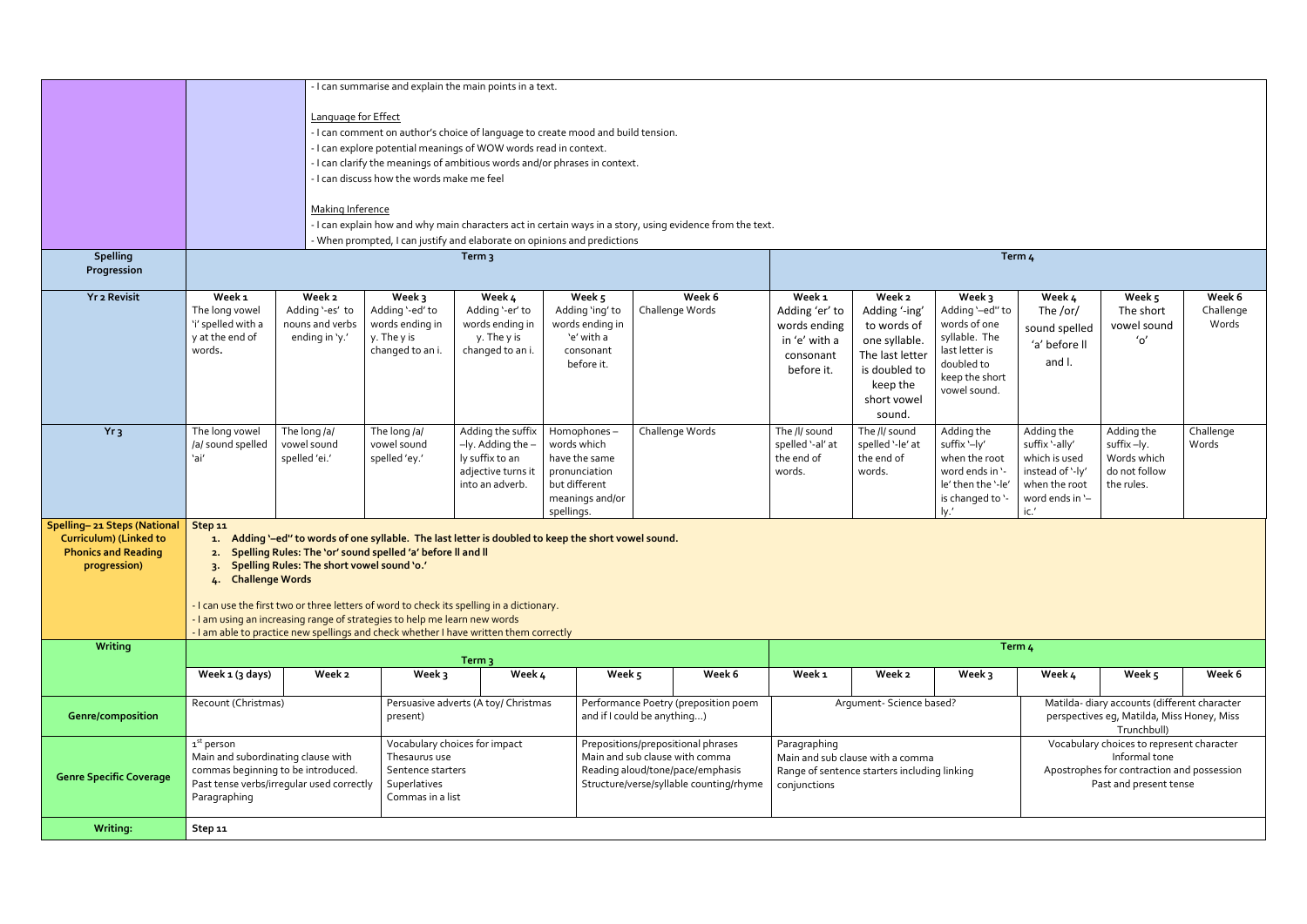| (Including EGPS) |                                                                                                                                              |
|------------------|----------------------------------------------------------------------------------------------------------------------------------------------|
| 21 Steps         | Composition (Working towards step 12)                                                                                                        |
|                  | - I can talk about a genre of writing identifying is structure, vocabulary and grammar                                                       |
|                  | - I can discuss and record my ideas.                                                                                                         |
|                  | - I can compose and rehearse sentences orally improving them through a range of varied and rich vocabulary and range of sentence structures. |
|                  | - I can organise my writing in paragraphs around a theme.                                                                                    |
|                  | - I can use the features of non-narrative material.                                                                                          |
|                  | - I can create settings, characters and plot in narrative writing.                                                                           |
|                  | - I can write in a variety of genre.                                                                                                         |
|                  | - I can proof read my work to check for spelling, grammar and punctuation errors.                                                            |
|                  | - I can assess the effectiveness of my own and others writing and suggest improvements.                                                      |
|                  | - I can propose changes to grammar and vocabulary to improve consistency including the accuracy of pronouns.                                 |
|                  | - I can read aloud to a group or class using the appropriate intonation and control the tone and volume so that the meaning is clear.        |
|                  | - I can evaluate what I have written with the teacher or another pupil.                                                                      |
|                  |                                                                                                                                              |
|                  | Vocab and Grammar                                                                                                                            |
|                  | - I can use a variety of conjunctions, adverbs and prepositions to express time and cause.                                                   |
|                  | - I am developing the use of the main clause in a sentence.                                                                                  |
|                  | - I can plan to use paragraphs to group related material.                                                                                    |
|                  | - I can identify regular and irregular verbs.                                                                                                |
|                  | - I understand the difference between a clause and a phrase.                                                                                 |
|                  | - I can use preposition to show position of objects in relation to one another.                                                              |
|                  | - I can use a variety of sentence openers to add interest.                                                                                   |
|                  | - I can use selected adjectives to create variety and add impact.                                                                            |
|                  |                                                                                                                                              |
|                  | Punctuation                                                                                                                                  |
|                  | - I can punctuate speech accurately in my writing.                                                                                           |
|                  | - I am beginning to use a comma to mark a pause in a complex sentence.                                                                       |
|                  |                                                                                                                                              |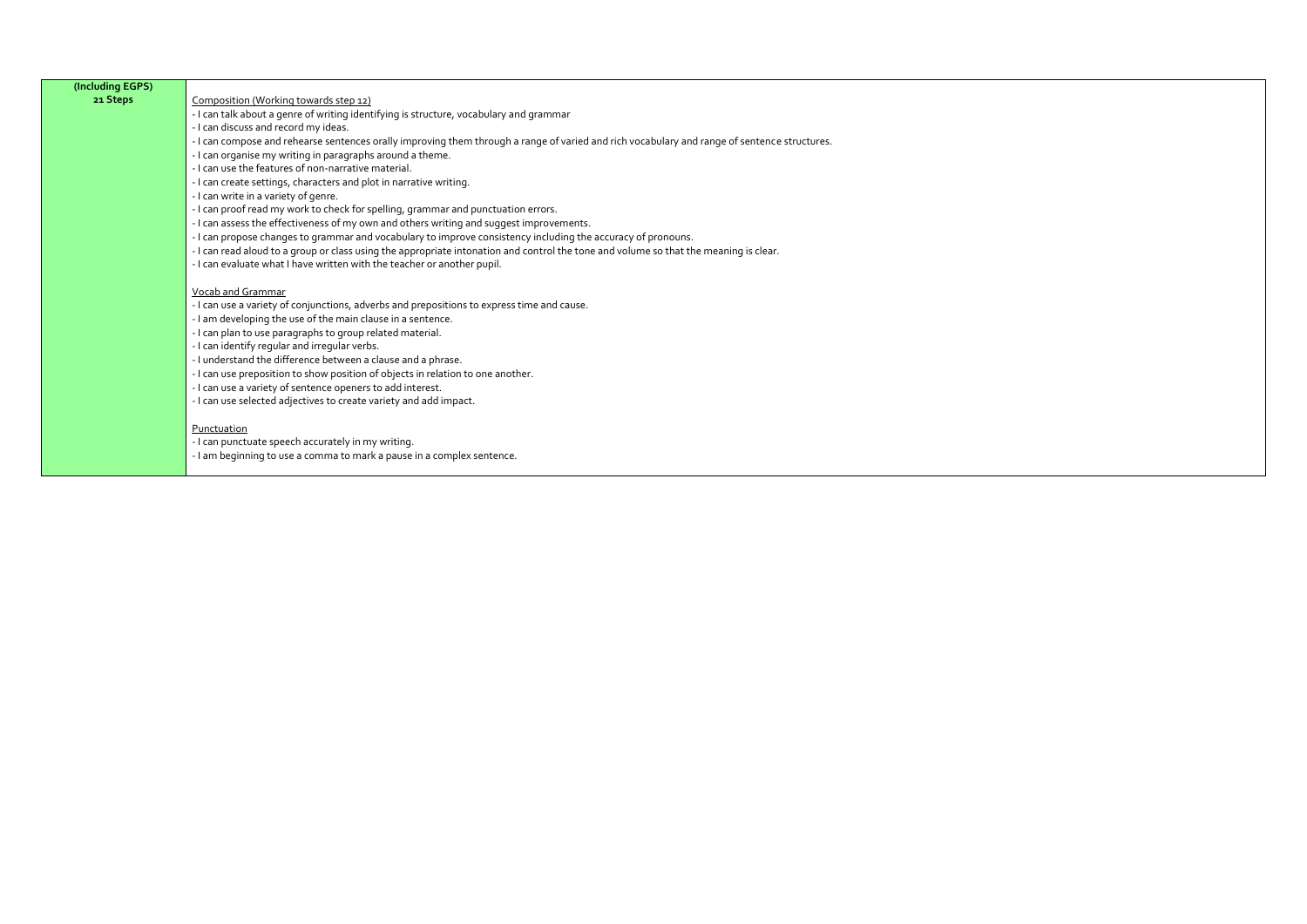

**English Coverage Year 3** SUMMER Term

| Reading |                                                                                              |                                                                                  | Term <sub>5</sub>                                                                                                                                                                                                                                                                                                                                                                                                                                                                                                                                                                                                                                                                                                                                                                                                                                                                                                                                                                                                                                                                                                                                                                                                                                                                                                                                                                                                                         |                                                            | Term 6                                                                                                                                                                                                                                                                                                                                                                                                                                                                                                                                                                                                                                                                                                                                                                                                                                                                                                                                                                                      |  |  |  |
|---------|----------------------------------------------------------------------------------------------|----------------------------------------------------------------------------------|-------------------------------------------------------------------------------------------------------------------------------------------------------------------------------------------------------------------------------------------------------------------------------------------------------------------------------------------------------------------------------------------------------------------------------------------------------------------------------------------------------------------------------------------------------------------------------------------------------------------------------------------------------------------------------------------------------------------------------------------------------------------------------------------------------------------------------------------------------------------------------------------------------------------------------------------------------------------------------------------------------------------------------------------------------------------------------------------------------------------------------------------------------------------------------------------------------------------------------------------------------------------------------------------------------------------------------------------------------------------------------------------------------------------------------------------|------------------------------------------------------------|---------------------------------------------------------------------------------------------------------------------------------------------------------------------------------------------------------------------------------------------------------------------------------------------------------------------------------------------------------------------------------------------------------------------------------------------------------------------------------------------------------------------------------------------------------------------------------------------------------------------------------------------------------------------------------------------------------------------------------------------------------------------------------------------------------------------------------------------------------------------------------------------------------------------------------------------------------------------------------------------|--|--|--|
|         | Whole class book<br>Specify whether it will<br>be a writing focus or                         | Playscript examples                                                              | Series of Unfortunate Events - The Bad Beginning (Class Read)<br>Newspaper Extracts (Writing Focus TBC)                                                                                                                                                                                                                                                                                                                                                                                                                                                                                                                                                                                                                                                                                                                                                                                                                                                                                                                                                                                                                                                                                                                                                                                                                                                                                                                                   | Escape to Pompeii (Class Read)<br>Beast Quest (Class Read) |                                                                                                                                                                                                                                                                                                                                                                                                                                                                                                                                                                                                                                                                                                                                                                                                                                                                                                                                                                                             |  |  |  |
|         | just for reading aloud<br><b>Guided Reading Skills</b><br>Foci:<br><b>Bronze Silver Gold</b> | $\frac{1}{2}$<br>$J - 1$                                                         | <b>VIPERS focus: inference</b><br>(all skills revisited reqularly to ensure revision of knowledge)<br>I can read an increasing number of exception words.<br>I can read aloud with intonation and expression, taking into account<br>higher grade punctuation.<br>I can <i>identify</i> differences between different fiction and non-fiction<br>genres<br>can discuss the merits of different presentational devises in helping<br>clarity of meaning<br>I can <i>clarify</i> the meaning of WOW words and/or phrases in context.<br><b>Inference focus questions:</b><br>Find and copy a group of words which show that . How do these words<br>make the reader feel? How does this paragraph suggest this? . How do<br>the descriptions of  show that they are  . How can you tell<br>that . What impression of  do you get from these paragraphs? .<br>What voice might these characters use? . What was  thinking when<br>. Who is telling the story?<br>I can <i>explore</i> language features of some different text types (e.g. that the<br>language of recount is different to the language of instructions).<br>I can discuss the effects of different words and phrases to create<br>different images and atmosphere (powerful verbs, descriptive adjectives<br>and adverbs).<br>I can sometimes bu with different characters' point of view in order to<br>explain what characters are thinking/feeling and the way they act. | <b>STILL</b><br><b>CULLED</b>                              | <b>VIPERS focus: Retrieval</b><br>(all skills revisited reqularly to ensure revision of knowledge)<br>I can <b>apply</b> my increasing knowledge of root words, prefixes<br>I can <b>test</b> out different pronunciations of longer words<br>I can name different types of poems<br>I can use text marking to support retrieval of information or i<br>texts (e.g. highlighting, notes in the margin).<br>I use my skimming and scanning skills to locate information.<br><b>Retrieval Focus Questions:</b><br>. How would you describe this story/text? What genre is it? H<br>know? . How did? . How often? . Who had? Who is?<br>. What happened to? . What does do? . How  is<br>you learn from  from this section? . Give one example of.<br>story is told from whose perspective?<br>I can refer back to the text to support my answers.<br>I can justify and elaborate on opinions and predictions with r<br>the text<br>I can discuss why the author might have chosen these words |  |  |  |
|         | 21 Steps (National<br>Curriculum)                                                            | Step 12<br><b>Word Reading</b><br>Comprehension<br><b>Themes and Conventions</b> | - I can read an increasing number of exception words.<br>- I can read aloud with intonation and expression, taking into account higher grade punctuation.<br>-I can apply my increasing knowledge of root words, prefixes and suffixes<br>-I can test out different pronunciations of longer words<br>- I can locate information by skimming (for a general impression and scanning (to locate specific information).<br>- I can use text marking to support retrieval of information or ideas from texts (e.g. highlighting, notes in the margin).                                                                                                                                                                                                                                                                                                                                                                                                                                                                                                                                                                                                                                                                                                                                                                                                                                                                                       |                                                            |                                                                                                                                                                                                                                                                                                                                                                                                                                                                                                                                                                                                                                                                                                                                                                                                                                                                                                                                                                                             |  |  |  |



| <b>VIPERS focus: Retrieval</b><br>(all skills revisited regularly to ensure revision of knowledge)                                                                                                                                     |
|----------------------------------------------------------------------------------------------------------------------------------------------------------------------------------------------------------------------------------------|
| I can <b>apply</b> my increasing knowledge of root words, prefixes and suffixes                                                                                                                                                        |
| I can <b>test</b> out different pronunciations of longer words                                                                                                                                                                         |
| I can <i>name</i> different types of poems                                                                                                                                                                                             |
| I can use text marking to support retrieval of information or ideas from<br>texts (e.g. highlighting, notes in the margin).                                                                                                            |
| I use my skimming and scanning skills to locate information.                                                                                                                                                                           |
| <b>Retrieval Focus Questions:</b><br>. How would you describe this story/text? What genre is it? How do you<br>know? • How did? • How often? • Who had? Who is? Who did?<br>. What happened to? . What does do? . How  is ? . What can |
| you learn from  from this section? • Give one example of • The<br>story is told from whose perspective?                                                                                                                                |
| I can refer back to the text to support my answers.                                                                                                                                                                                    |

I opinions and predictions with reference to

might have chosen these words/phrases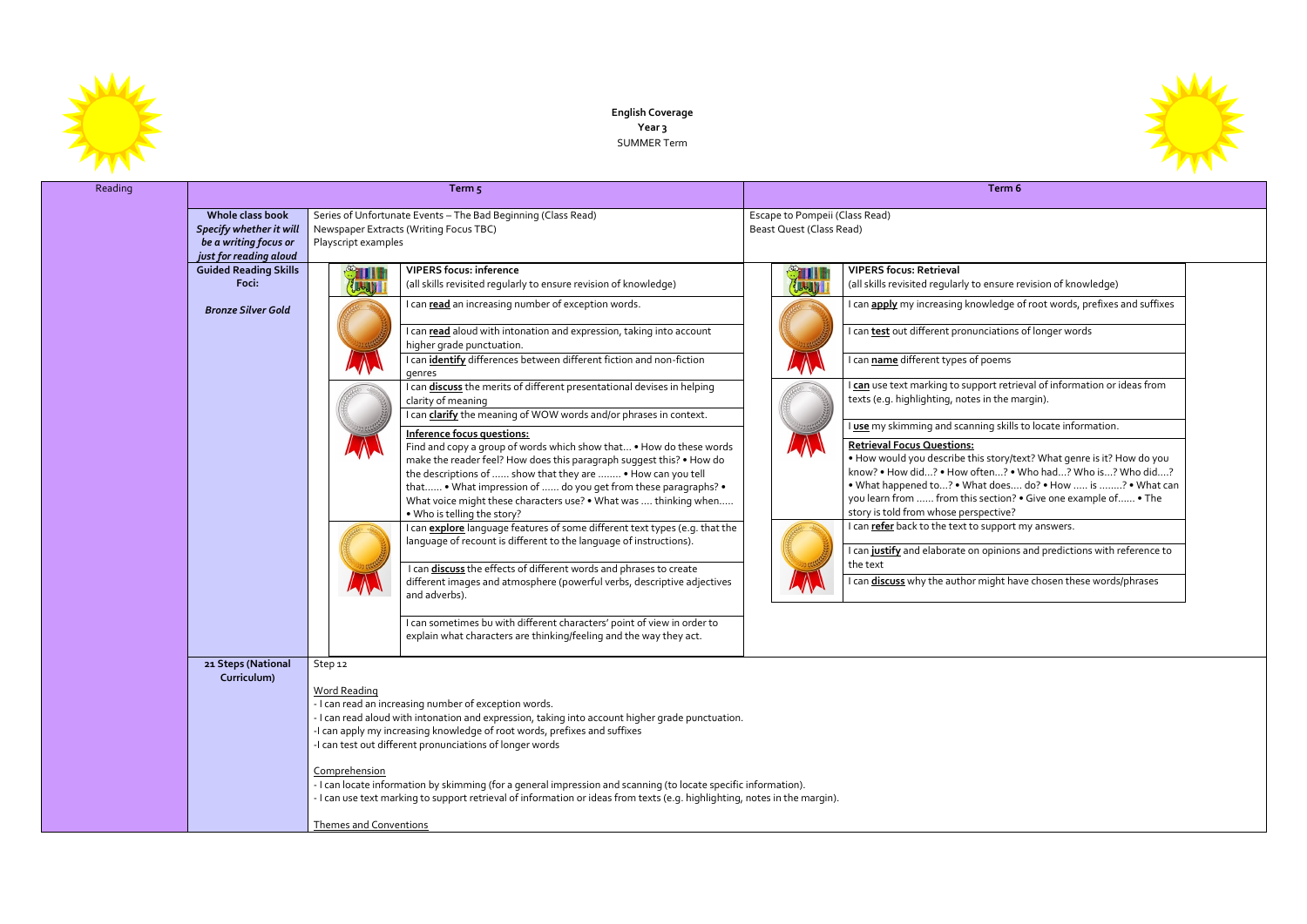| <b>Spelling</b><br>Progression                                                                              |                                                                                                                                  | - I can identify differences between different fiction and non-fiction genres.<br>-I can name different tupes of poems<br>-I can discuss the merits of different presentational devises in helping clarity of meaning<br>Language for Effect<br>- I can clarify the meaning of WOW words and/or phrases in context.<br>- I can discuss why the author might have chosen these words/phrases<br><b>Making Inferences</b><br>- I can justify and elaborate on opinions and predictions with reference to the text. |                                                                                                                                          | Term 5 Year 3 & 4 Word List                       |                                                                   | - I can summarise and explain the main points in a text, referring back to the text to support this.<br>- I can identify language features of some different text types (e.g. that the language of recount is different to the language of instructions).<br>- I can talk about the effects of different words and phrases to create different images and atmosphere (powerful verbs, descriptive adjectives and adverbs).<br>- I can sometimes empathise with different characters' point of view in order to explain what characters are thinking/feeling and the way they act. |                                                                                                                                                                                                                                                                                                                                                                      |                                                                                                                                                           |                                                                                                                                                  | Term 6 Year 3 & 4 Word List                                                                                                                                |                                       |                                                                                                                                      |
|-------------------------------------------------------------------------------------------------------------|----------------------------------------------------------------------------------------------------------------------------------|------------------------------------------------------------------------------------------------------------------------------------------------------------------------------------------------------------------------------------------------------------------------------------------------------------------------------------------------------------------------------------------------------------------------------------------------------------------------------------------------------------------|------------------------------------------------------------------------------------------------------------------------------------------|---------------------------------------------------|-------------------------------------------------------------------|-----------------------------------------------------------------------------------------------------------------------------------------------------------------------------------------------------------------------------------------------------------------------------------------------------------------------------------------------------------------------------------------------------------------------------------------------------------------------------------------------------------------------------------------------------------------------------------|----------------------------------------------------------------------------------------------------------------------------------------------------------------------------------------------------------------------------------------------------------------------------------------------------------------------------------------------------------------------|-----------------------------------------------------------------------------------------------------------------------------------------------------------|--------------------------------------------------------------------------------------------------------------------------------------------------|------------------------------------------------------------------------------------------------------------------------------------------------------------|---------------------------------------|--------------------------------------------------------------------------------------------------------------------------------------|
| <b>Yr 2 Revisit</b>                                                                                         | Week <sub>1</sub><br>The /ee/ sound<br>spelled '-ey'                                                                             | Week 2<br>Words with the<br>spelling 'a' after w<br>and qu.                                                                                                                                                                                                                                                                                                                                                                                                                                                      |                                                                                                                                          | Week 3<br>The /er/ sound spelled<br>with o or ar. | Week 4<br>The /z/ sound spelled<br>S.                             | Week 5<br>No Yr 2                                                                                                                                                                                                                                                                                                                                                                                                                                                                                                                                                                 | Week 1<br>The suffixes '<br>ment' and '-<br>ness'                                                                                                                                                                                                                                                                                                                    | Week 2<br>The suffixes '-<br>ful' and '-less' It<br>a suffix starts<br>with a<br>consonant<br>letter. It is<br>added straight<br>onto most root<br>words. | Week 3<br>These words are<br>homophones or<br>near<br>homophones.<br>They have the<br>same<br>pronunciation<br>but different<br>spellings and/or | Week 4<br>These words are<br>homophones or<br>near<br>homophones.<br>They have the<br>same<br>pronunciation but<br>different spellings<br>and/or meanings. | Week 5<br>Words ending<br>in '-tion.' | Week 6<br>Contractions-<br>the apostrophe<br>shows where a<br>letter or letters<br>would be if the<br>words were<br>written in full. |
| Yr <sub>3</sub>                                                                                             | Words ending in '-er'<br>when the root word<br>ends in (t)ch.                                                                    | Words with the /k/<br>sound spelled 'ch.'<br>These words have<br>their origins in the<br>Greek language.                                                                                                                                                                                                                                                                                                                                                                                                         | Words ending with<br>'-que' and the /k/<br>sound spelled '-que.'<br>These words are<br>French in<br>origin.                              | the /g/ sound spelled<br>origin.                  | Words with the /s/<br>sound spelled 'sc'<br>which is Latin in its | Homophones: Words<br>which have the same<br>pronunciation but<br>different meanings<br>and/or spellings.<br>Challenge words                                                                                                                                                                                                                                                                                                                                                                                                                                                       | Yr <sub>3</sub> Revision                                                                                                                                                                                                                                                                                                                                             | Yr <sub>3</sub> Revision                                                                                                                                  | meanings<br>Yr <sub>3</sub> Revision                                                                                                             | Yr <sub>3</sub> Revision                                                                                                                                   | Yr <sub>3</sub> Revision              | Yr <sub>3</sub> Revision                                                                                                             |
| Spelling- 21 Steps (National<br><b>Curriculum) (Linked to</b><br><b>Phonics and Reading</b><br>progression) | Step 12<br>I use a dictionary to edit my writing.<br>I can spell further homophones<br>I can spell words that are often misspelt | I can talk about how I use apostrophes in my writing.                                                                                                                                                                                                                                                                                                                                                                                                                                                            |                                                                                                                                          |                                                   |                                                                   |                                                                                                                                                                                                                                                                                                                                                                                                                                                                                                                                                                                   |                                                                                                                                                                                                                                                                                                                                                                      |                                                                                                                                                           |                                                                                                                                                  |                                                                                                                                                            |                                       |                                                                                                                                      |
| Writing                                                                                                     |                                                                                                                                  |                                                                                                                                                                                                                                                                                                                                                                                                                                                                                                                  |                                                                                                                                          | Term <sub>5</sub>                                 |                                                                   |                                                                                                                                                                                                                                                                                                                                                                                                                                                                                                                                                                                   |                                                                                                                                                                                                                                                                                                                                                                      |                                                                                                                                                           |                                                                                                                                                  | Term 6                                                                                                                                                     |                                       |                                                                                                                                      |
|                                                                                                             | Week <sub>1</sub>                                                                                                                | Week 2                                                                                                                                                                                                                                                                                                                                                                                                                                                                                                           | Week 3                                                                                                                                   | Week 4                                            | Week 5                                                            | Week 6                                                                                                                                                                                                                                                                                                                                                                                                                                                                                                                                                                            | Week <sub>1</sub>                                                                                                                                                                                                                                                                                                                                                    | Week 2                                                                                                                                                    | Week 3                                                                                                                                           | Week 4                                                                                                                                                     | Week 5                                | Week 6                                                                                                                               |
| Genre/composition                                                                                           | Newspaper                                                                                                                        |                                                                                                                                                                                                                                                                                                                                                                                                                                                                                                                  |                                                                                                                                          | Inside out- Play script                           |                                                                   |                                                                                                                                                                                                                                                                                                                                                                                                                                                                                                                                                                                   |                                                                                                                                                                                                                                                                                                                                                                      | Inside out (Turn play script into narrative)                                                                                                              |                                                                                                                                                  | Poetry-riddles                                                                                                                                             |                                       | Letters to new teacher/Pen pal                                                                                                       |
| <b>Genre Specific Coverage</b>                                                                              | Features of a newspaper<br>Direct speech<br>Past tense and irregular verbs                                                       |                                                                                                                                                                                                                                                                                                                                                                                                                                                                                                                  | Features of a play script<br>Absence of speech marks<br>Accurate sentence punctuation-FS/question<br>marks/exclamation marks/apostrophes |                                                   |                                                                   | Direct speech<br>Pro nouns                                                                                                                                                                                                                                                                                                                                                                                                                                                                                                                                                        | Similes<br>Describing character and setting<br>Paragraphs<br>Use of pronouns<br>Structure/verse<br>Conjunctions<br>Consistent use of tense<br>size consistent<br>Range of sentence starters:<br>Sentence starters (time and<br>prepositions/adjectives/nouns/conjunctions<br>linking words)<br>Main and sub clause with a comma<br>Adjectives + adverbs<br>$CL + FS$ |                                                                                                                                                           |                                                                                                                                                  |                                                                                                                                                            |                                       |                                                                                                                                      |